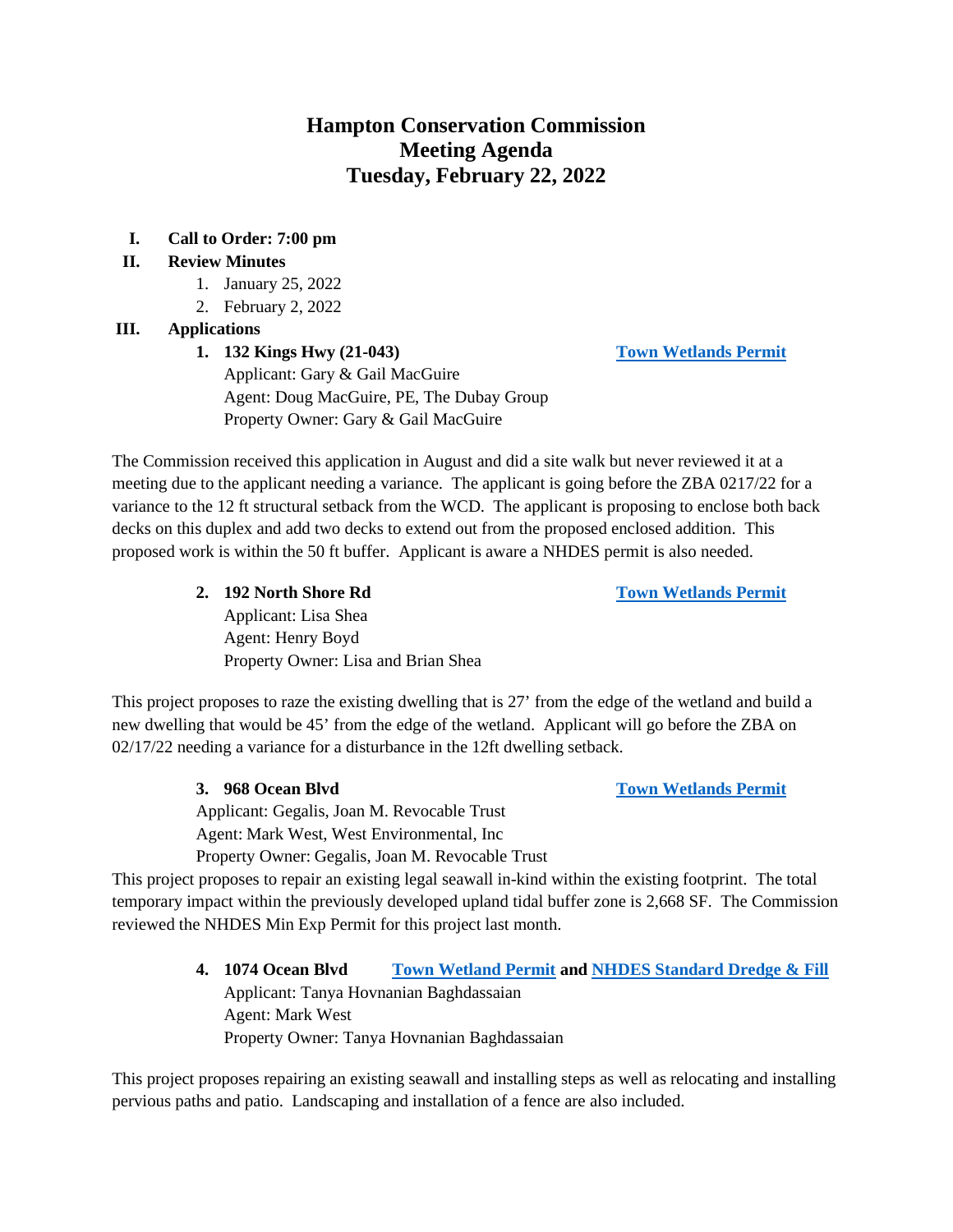### **IV. Appointments**

1. Brendan Quigley, Wetland Scientist/GIS Specialist, Gove Environmental Services; Liberty Lane Redevelopment Project

#### **V. New Business**

- 1. CHAT Update
- 2. Finances

#### **VI. Old Business**

- 1. Barkley Property
- 2. Standard Stipulations

## **VII. Conservation Coordinator and Chair Update**

- 1. Spring Newsletter
- 2. Conservation Award
- 3. Composting at the transfer station

#### **VIII. Adjourn**